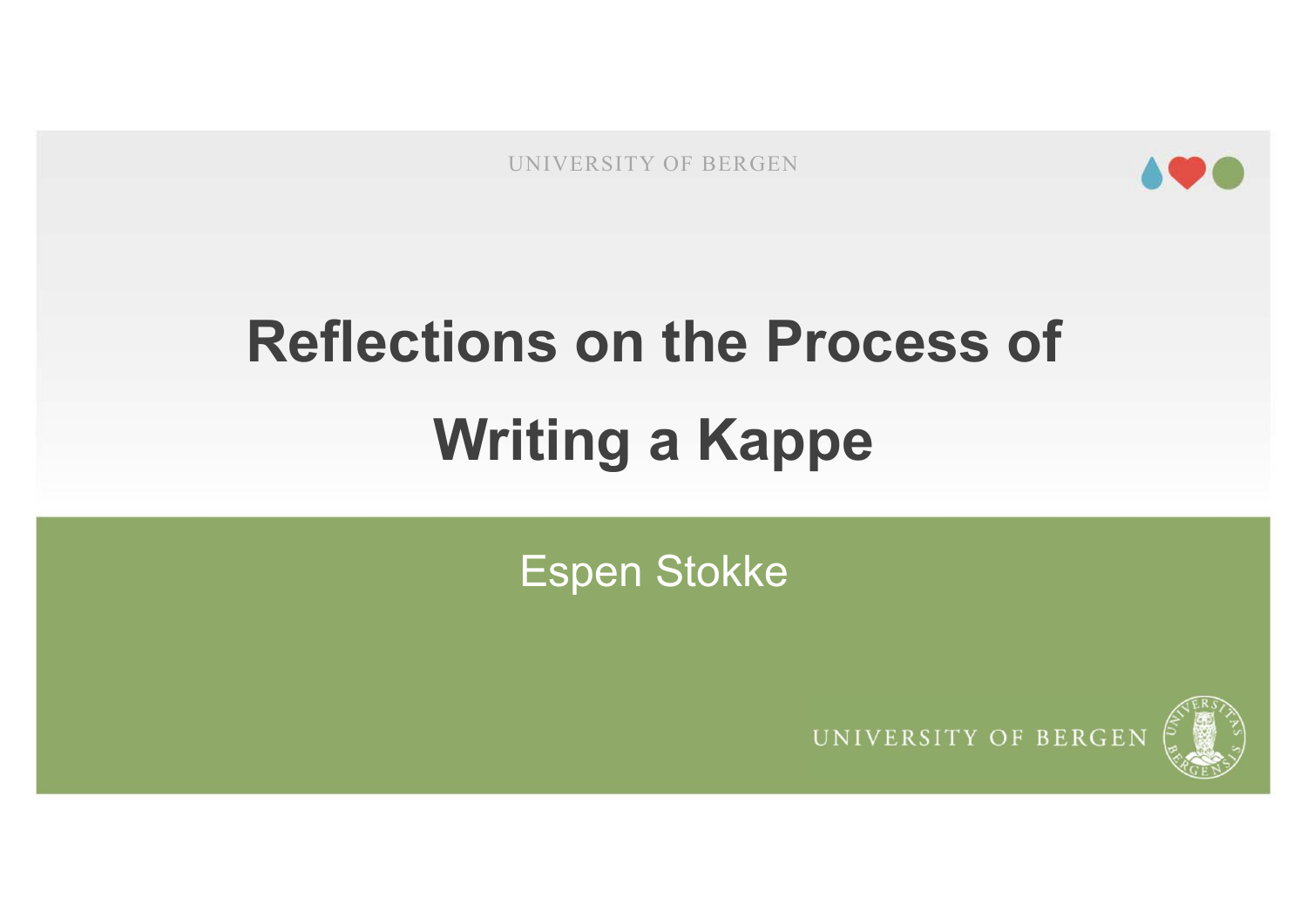

## UNIVERSITY OF BERGEN<br>Diaspora Mobilization for Justice During Conflict<br>• RQ: How does diaspora mobilization for<br>transitional justice overly during conflict? UNIVERSITY OF BERGEN **PROFILLARY OF BERGEN CONCRETERTS OF BERGEN**<br>
• RQ: How does diaspora mobilization for<br>
• RQ: How does diaspora mobilization for<br>
• Challenges of fragmentation UNIVERSITY OF BERGEN<br> **ASPOTA Mobilization for Justice During Cor**<br>
RQ: How does diaspora mobilization for<br>
transitional justice evolve during conflict?<br>
• Challenges of fragmentation<br>
• Underlying motivations

- **EXECUTE SPOTA Mobilization for Justice During**<br> **Spora Mobilization for Justice During**<br>
Q: How does diaspora mobilization for<br>
ansitional justice evolve during conflict?<br>
 Challenges of fragmentation<br>
 Legal mobilizati **EXECUTE: THE CONTREST OF BERGEN**<br> **Spora Mobilization for Justice**<br>
Q: How does diaspora mobilization for<br>
ansitional justice evolve during conflict?<br>
• Challenges of fragmentation<br>
• Underlying motivations<br>
• Legal mobil **Spora Mobilization for Justice During Condition**<br>
Q: How does diaspora mobilization for<br>
ansitional justice evolve during conflict?<br>
• Challenges of fragmentation<br>
• Underlying motivations<br>
• Legal mobilization for univer **aspora Mobilization for Just**<br>RQ: How does diaspora mobilization for<br>transitional justice evolve during conflict<br>• Challenges of fragmentation<br>• Underlying motivations<br>• Legal mobilization for universal<br>jurisdiction<br>Multi
	-
	-
	- jurisdiction
- 
- RQ: How does diaspora mobilization for<br>transitional justice evolve during conflict?<br>• Challenges of fragmentation<br>• Underlying motivations<br>• Legal mobilization for universal<br>jurisdiction<br>• Multiple and multi-sited fieldw
- 



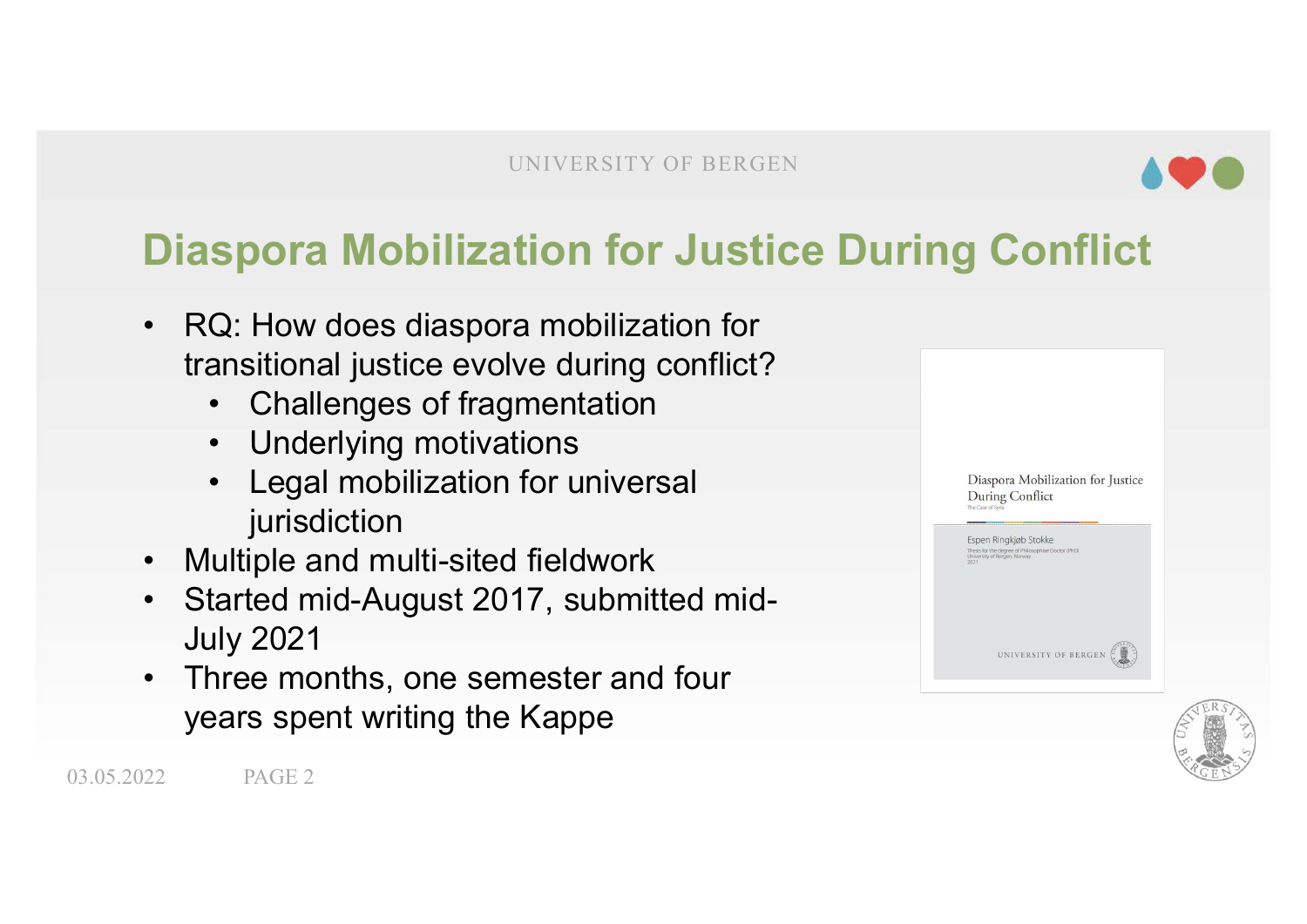

| 2020/2021                         | Sep. | Okt. | Nov. | Dec. | Jan. | Feb. | Mar. | Apr. | May. | Jun. | Jul. | Aug. |
|-----------------------------------|------|------|------|------|------|------|------|------|------|------|------|------|
| Literature research<br>and review |      |      |      |      |      |      |      |      |      |      |      |      |
| Drafting 1st edition              |      |      |      |      |      |      |      |      |      |      |      |      |
| Deadline 1st edition              |      |      |      |      |      |      |      |      |      |      |      |      |
| Drafting 2nd edition              |      |      |      |      |      |      |      |      |      |      |      |      |
| Deadline 2nd edition              |      |      |      |      |      |      |      |      |      |      |      |      |

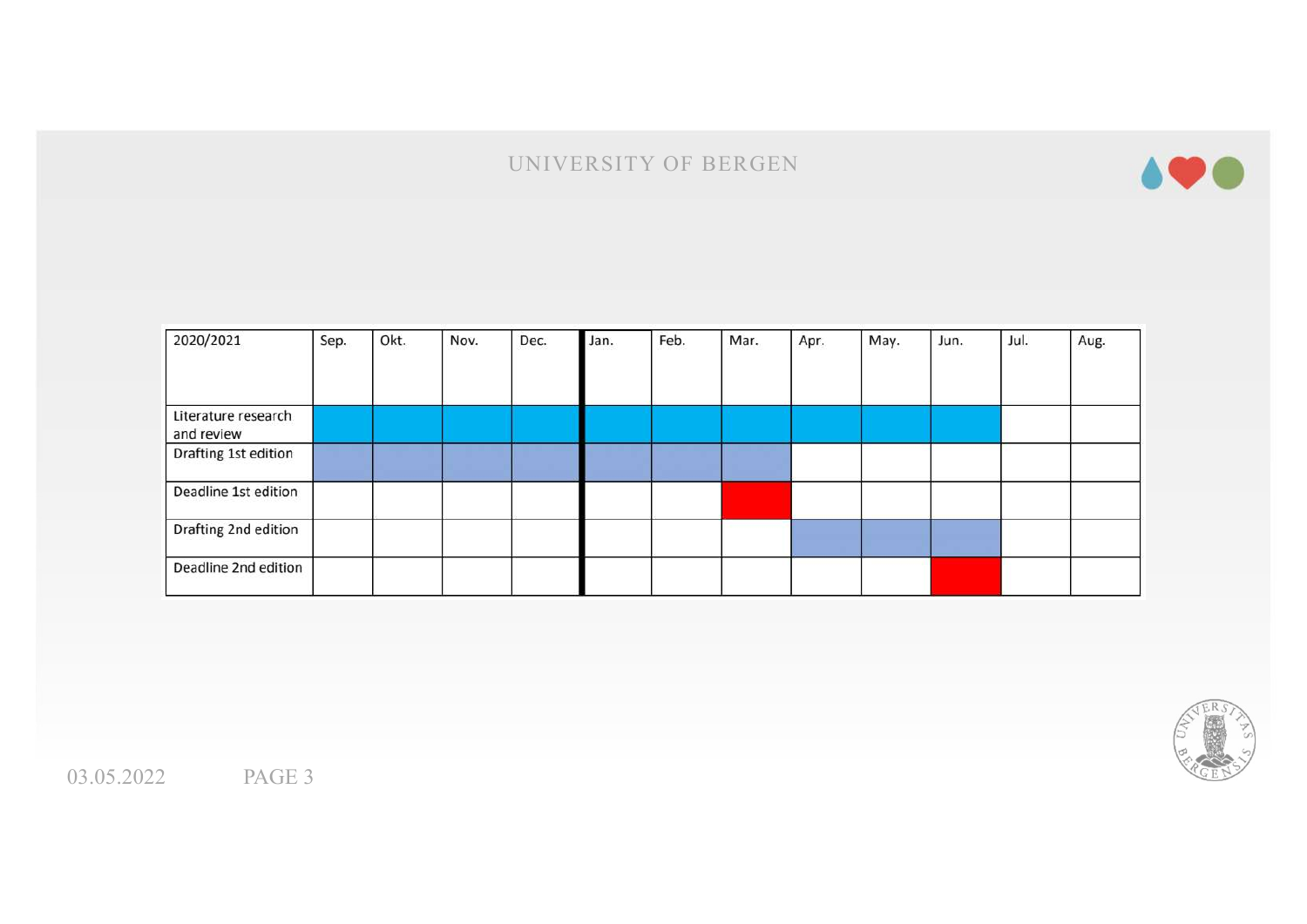

#### UNIVERSITY OF BERGEN **AVO**<br>Preparing to write your kappe UNIVERSITY OF BERGEN<br> **Preparing to write your Kannet Alternal Standing on the shoulders of...»**<br>
• Start early **Preparing to write your kappe<br>• Attend this meeting<br>• «Standing on the shoulders of…»<br>• Start early<br>• Create a space for offloading excess material Preparing to write y<br>• Attend this meeting<br>• «Standing on the shoulders of...<br>• Start early<br>• Create a space for offloading<br>• Never delete anything Example 3 CONVERSITY OF BERGEN CONCREDING 10 WRITE SOLUT Kappe<br>
Standing on the shoulders of...»<br>
Standing on the shoulders of...»<br>
Stant early<br>
- Create a space for offloading excess material<br>
- Never delete anything<br>
- Eparing to write your kapp**<br>
MINTERTY OF BERGEN<br>
MINTERTY OF BERGEN<br>
Standing on the shoulders of...»<br>
Start early<br>
- Create a space for offloading excess material<br>
- Never delete anything<br>
- Remind yourself and reflect o **Example 20 All of the purpose of the these of the thesis of the shoulders of the shoulders of the shoulders of the thesis**<br>Alternative and reflect on the purpose of the thesis<br>- Never delete anything<br>- Remind yourself and

- 
- 
- -
	-
	-
- 
- **Preparing to write your kappe**<br>
 Attend this meeting<br>
 «Standing on the shoulders of...»<br>
 Start early<br>
 Create a space for offloading excess material<br>
 Never delete anything<br>
 Remind yourself and reflect on the pur **Preparing to write your kappe**<br>
• Attend this meeting<br>
• «Standing on the shoulders of...»<br>
• Start early<br>
– Create a space for offloading excess material<br>
– Never delete anything<br>
– Remind yourself and reflect on the pur Merculing to Witter your Kupper<br>Attend this meeting<br>«Standing on the shoulders of...»<br>Start early<br>— Create a space for offloading excess material<br>— Never delete anything<br>— Remind yourself and reflect on the purpose of the Attend this meeting<br>
«Standing on the shoulders of...»<br>
Start early<br>
- Create a space for offloading excess<br>
- Never delete anything<br>
- Remind yourself and reflect on the p<br>
Talk about your ideas and brainstorm<br>
Present id

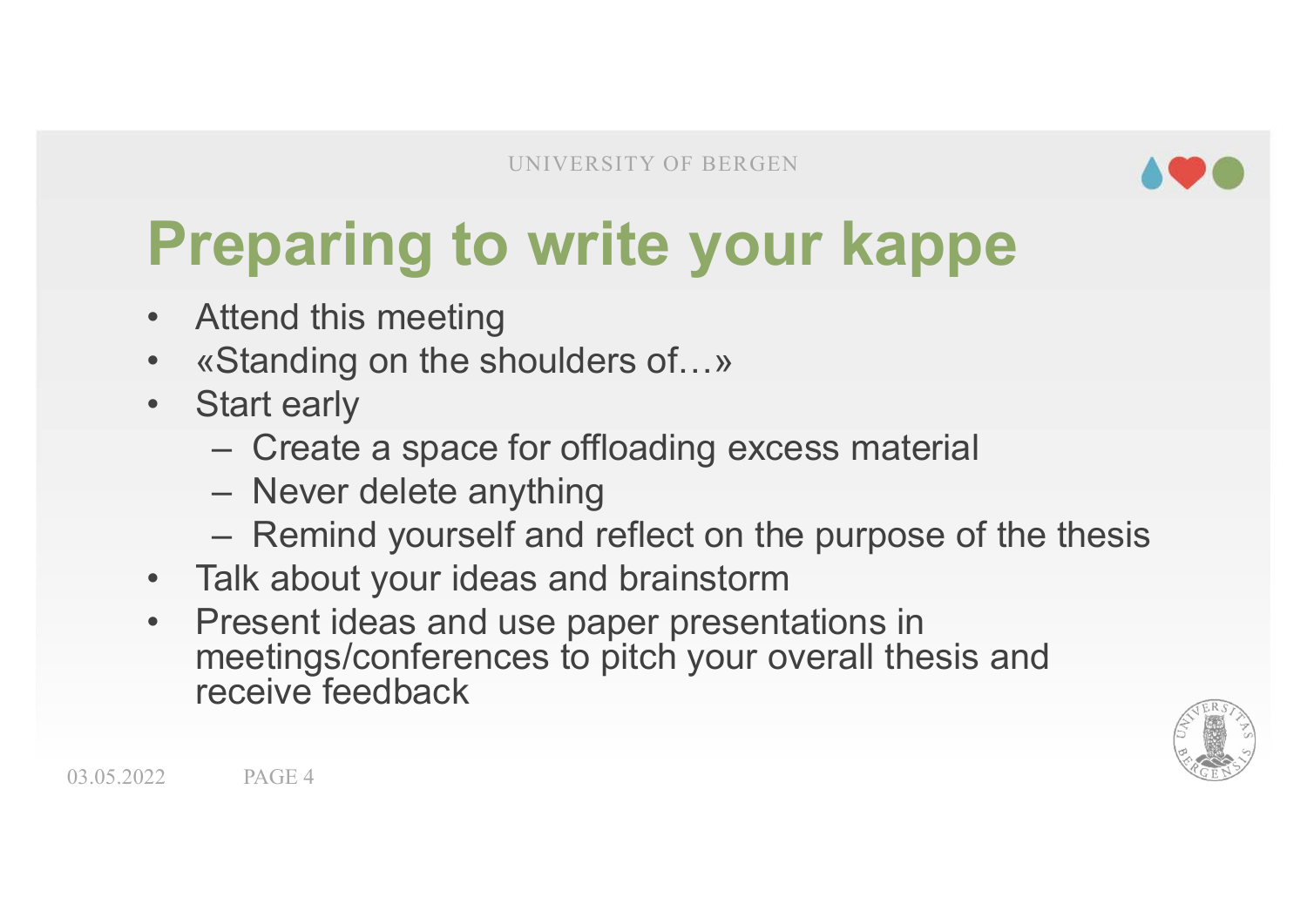

### UNIVERSITY OF BERGEN<br>
Writing your kappe<br>
Consideration and the absolute of the absolute of the same of the same of the same of the same of the same of the same of the same of the same of the same of the same of the same o EXPRESS UNIVERSITY OF BERGEN<br>
Writing your kappe<br>
• Its a challenge because:<br>
- Daunting and overwhelming UNIVERSITY OF BERGEN<br> **Example 1991 STARD PERSISTS**<br> **Example 2011 STARD PERSISTS**<br> **Example 2011 DEAD PERSISTS**<br> **Example 2011 PERSISTS**<br> **Example 2011 PERSISTS**<br> **Example 2011 PERSISTS** UNIVERSITY OF BERGEN<br> **Titing your kappe**<br>
ts a challenge because:<br>
- Daunting and overwhelming<br>
- Too much freedom<br>
- Repetitive UNIVERSITY OF BERC<br> **Example 15 YOUT Kappe**<br> **Example 2018 SEARCE:**<br>
- Daunting and overwhelmin<br>
- Too much freedom<br>
- Repetitive<br>
- Scope riting your kappe<br>
ts a challenge because:<br>
– Daunting and overwhelmir<br>
– Too much freedom<br>– Repetitive<br>– Scope<br>– Time estimation

- 
- Turry your Rappe<br>
ts a challenge because:<br>
 Daunting and overwhelming<br>
 Too much freedom<br>
 Repetitive<br>
 Scope<br>
 Time estimation
	-
	-
	-
	-

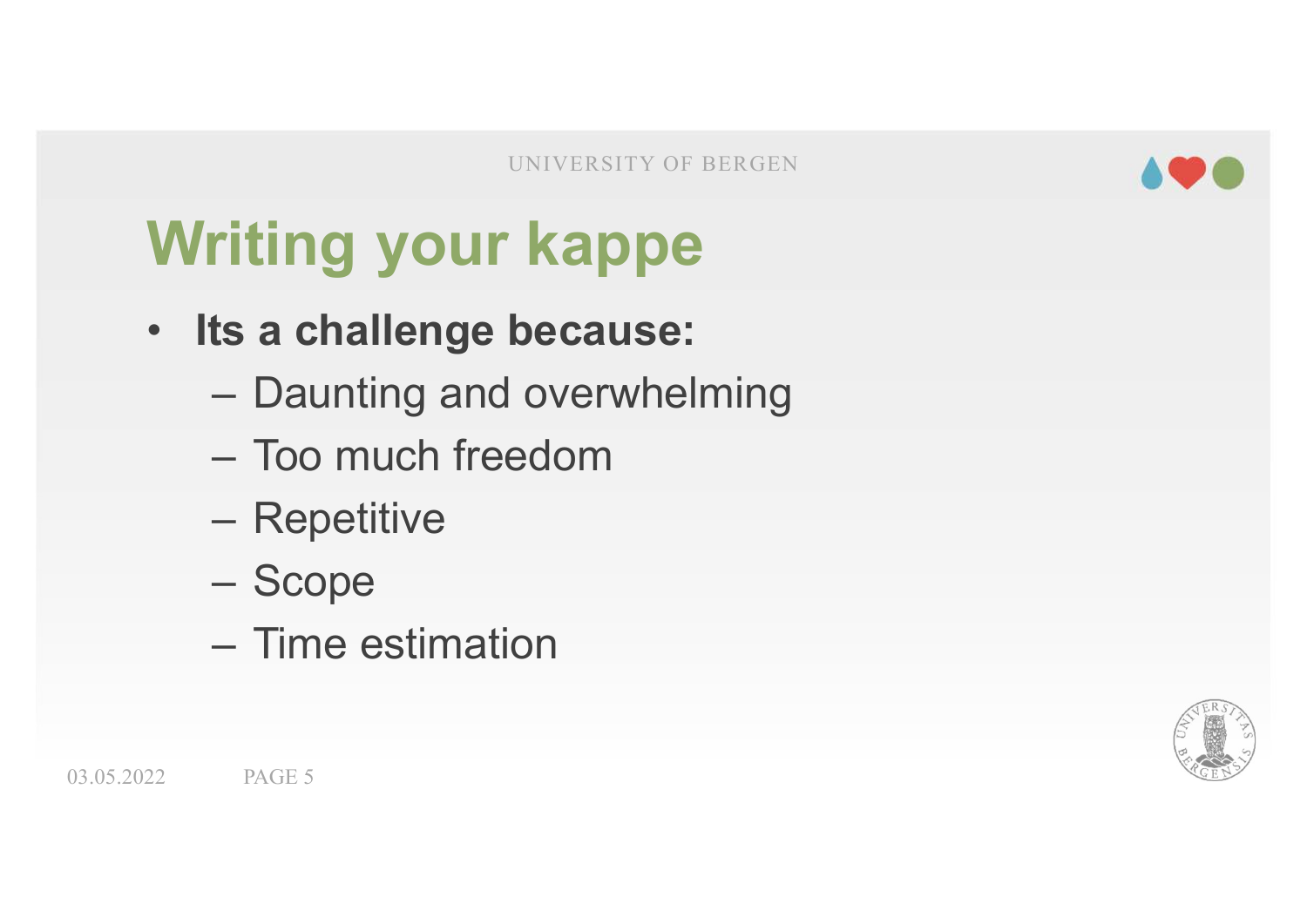

## **Writing your kappe**<br>
Writing your kappe<br>
Consumity to: **EXPRESS AND SUNIVERSITY OF BERGEN AVERY CONSUMING A SUBARY AND A SUBARY OF BERGEN**<br>
• …but also an opportunity to:<br>
— Be creative **Writing your kappe<br>
• ...but also an opportunity to:**<br>
– Be creative

- -

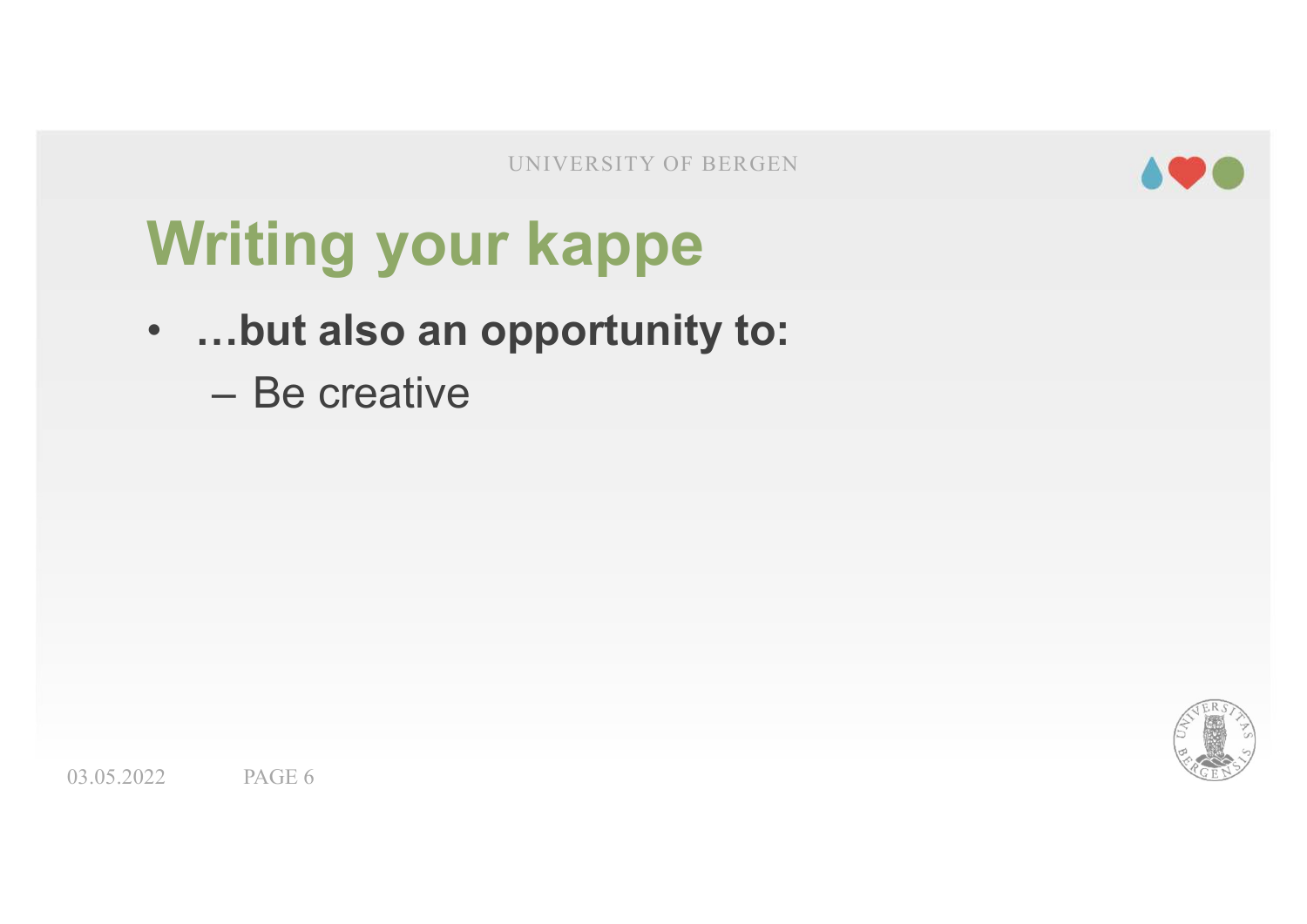



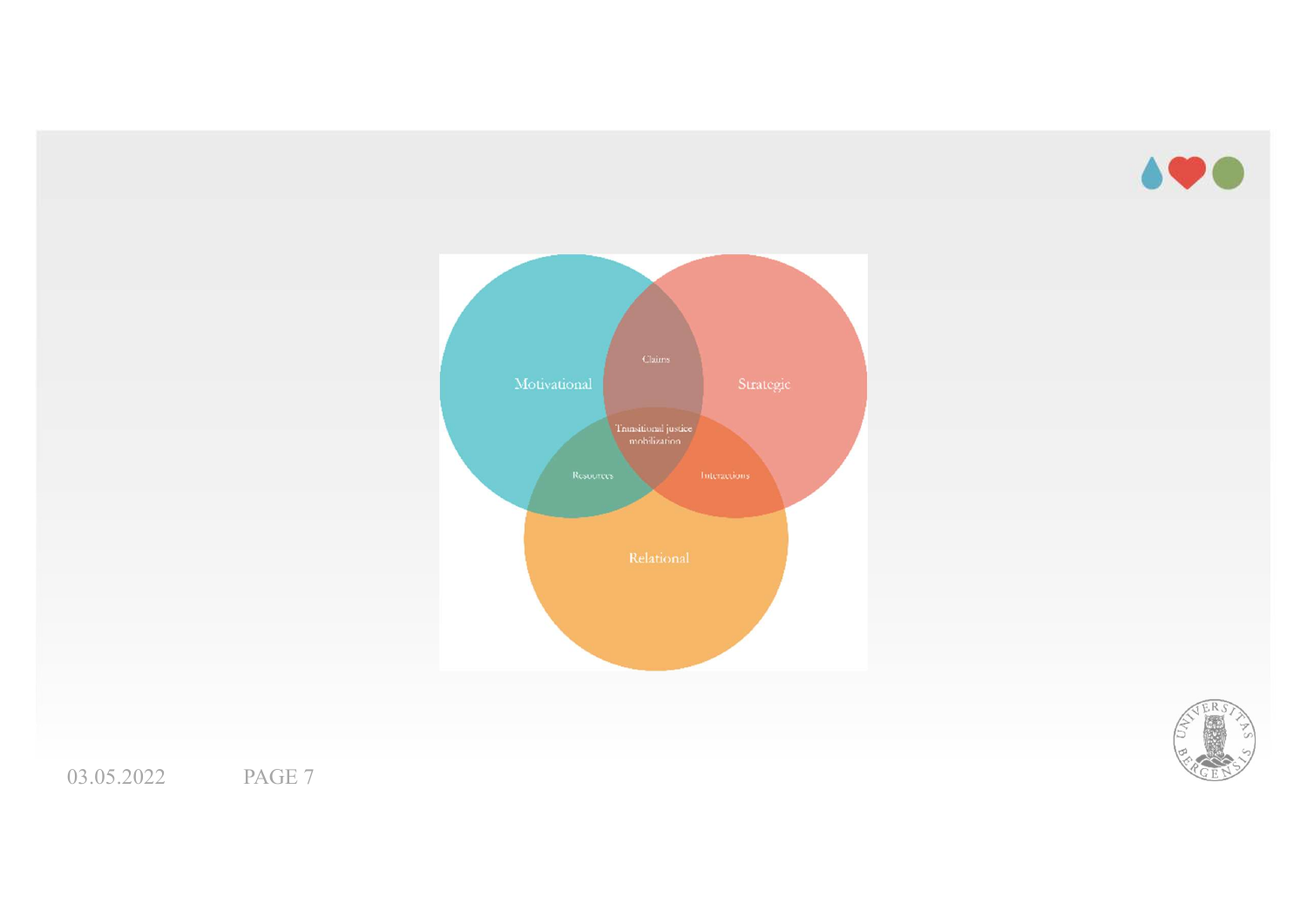

## UNIVERSITY OF BERGEN<br>
Writing your kappe<br>
Music an opportunity to: UNIVERSITY OF BERGEN<br>
Writing your kappe<br>
• …but also an opportunity to:<br>
– Be creative<br>
– Show the wealth of knowledge you have

- -
- **Thing your kappe<br>Thing your kappe<br>- Be creative<br>- Show the wealth of knowledge<br>accumulated** Example The Wallens of Berkeen<br>
Show the wealth of knowledge you have<br>
The creative<br>
The wealth of knowledge you have<br>
The wealth of knowledge you have<br>
The come to terms with all the things you were not able accumulated **riting your kappe**<br>
..but also an opportunity to:<br>
- Be creative<br>
- Show the wealth of knowledge you have<br>
accumulated<br>
- Come to terms with all the things you we<br>
to do<br>
- Cover your bases<br>
- Expand your horizons
- UNIVERSITY OF BERGEN<br> **Comparison COMP (COMP)**<br>
 Be creative<br>
 Show the wealth of knowledge you have<br>
 Come to terms with all the things you were not able<br>
to do<br>
 Cover your bases to do **Expanding to:**<br> **Expanding to:**<br>
— Be creative<br>
— Show the wealth of knowledge you have<br>
accumulated<br>
— Come to terms with all the things you were<br>
to do<br>
— Cover your bases<br>
— Expand your horizons
	-
	-

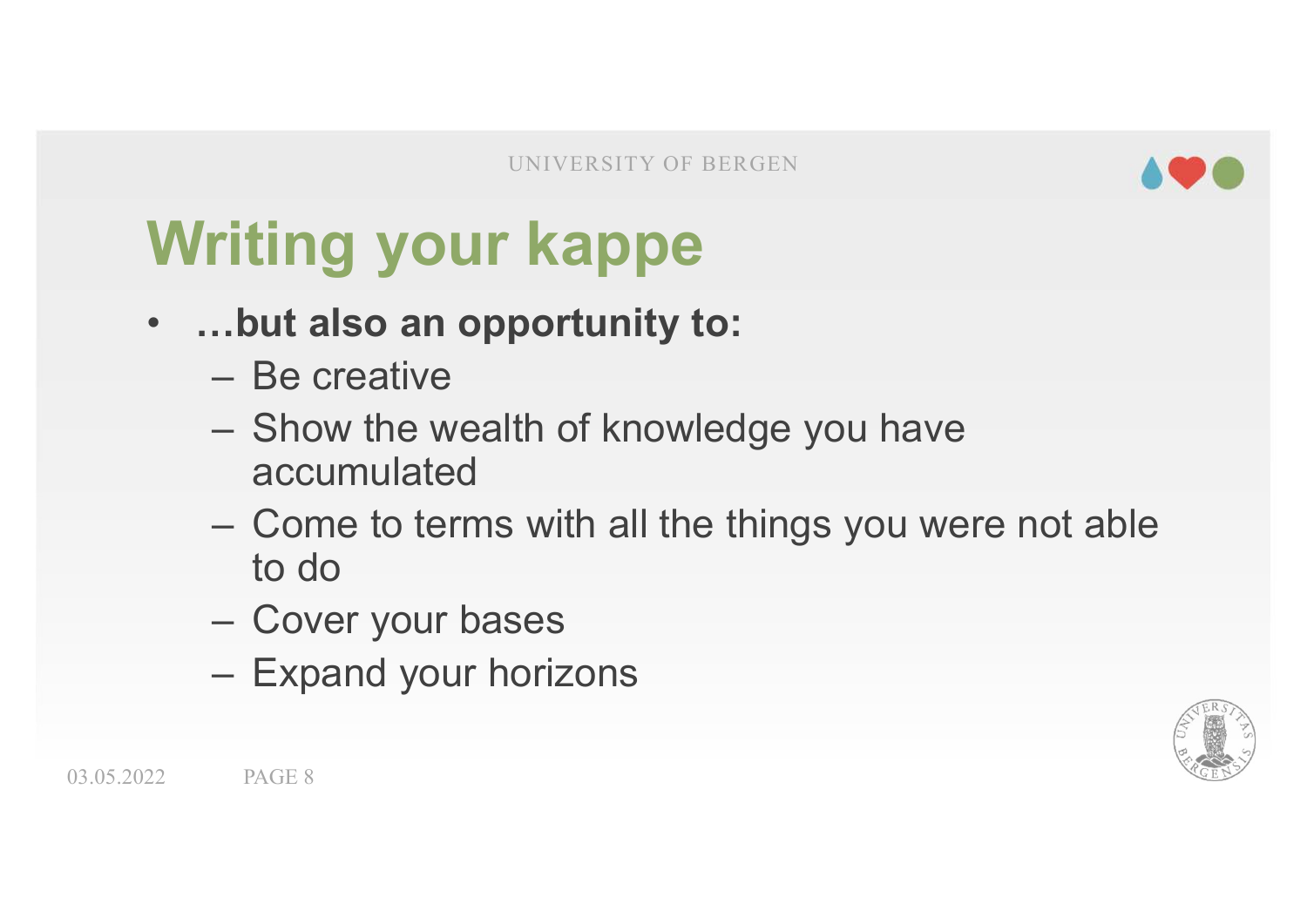

# UNIVERSITY OF BERGEN **490**

Espen Stokke